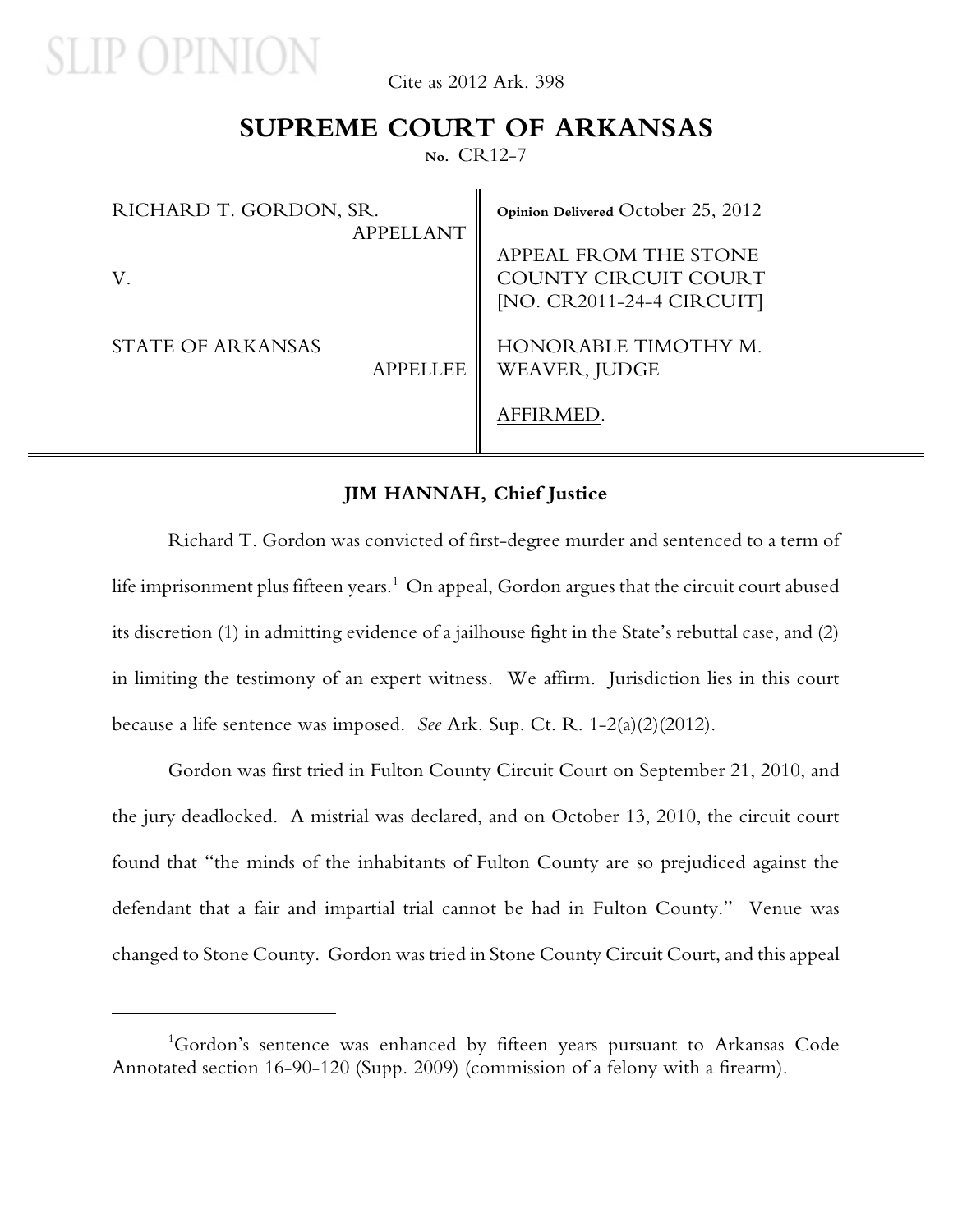#### Cite as 2012 Ark. 398

followed.

Gordon admitted that he shot and killed Joe Clifton on September 3, 2009. At the time of the shooting, Gordon was standing near Clifton's truck and had a .45-caliber semiautomatic pistol at his side. Clifton was sitting in the cab of his truck and had a .270 caliber rifle in the truck with him. Gordon asserted the defense of justification arguing that he shot Clifton in self-defense when Clifton "brought the rifle up." According to Gordon, there was no opportunity for retreat, and he was compelled to defend himself by shooting Clifton. Clifton was hit by three .45-caliber bullets and died almost immediately. He was found slumped over the steering wheel.

Gordon's wife testified that Gordon came home and told her that he had killed Clifton "graveyard dead."<sup>2</sup> She admitted that she told law enforcement that Gordon stated to her that Clifton had begged him not to shoot. Testimony of the first witnesses on the scene of the shooting revealed that Clifton's rifle was lodged between the seat and the center console of the truck where Clifton always kept his rifle.<sup>3</sup> A witness who later arrived at the scene, testified that the rifle was in the seat.

Gordon testified at trial in the defense case, and in cross-examining him, the State raised the issue of a jailhouse fight and a videotape that supposedly showed that Gordon started the fight. The State cross-examined Gordon as follows:

 $^{2}$ Gordon's wife was unavailable for the Stone County trial. Her testimony from the earlier Fulton County trial was read to the jury.

 $3$ There was a conflict in the testimony of the witnesses who testified that the rifle was lodged between the seat and the console as to where it was in relation to the console.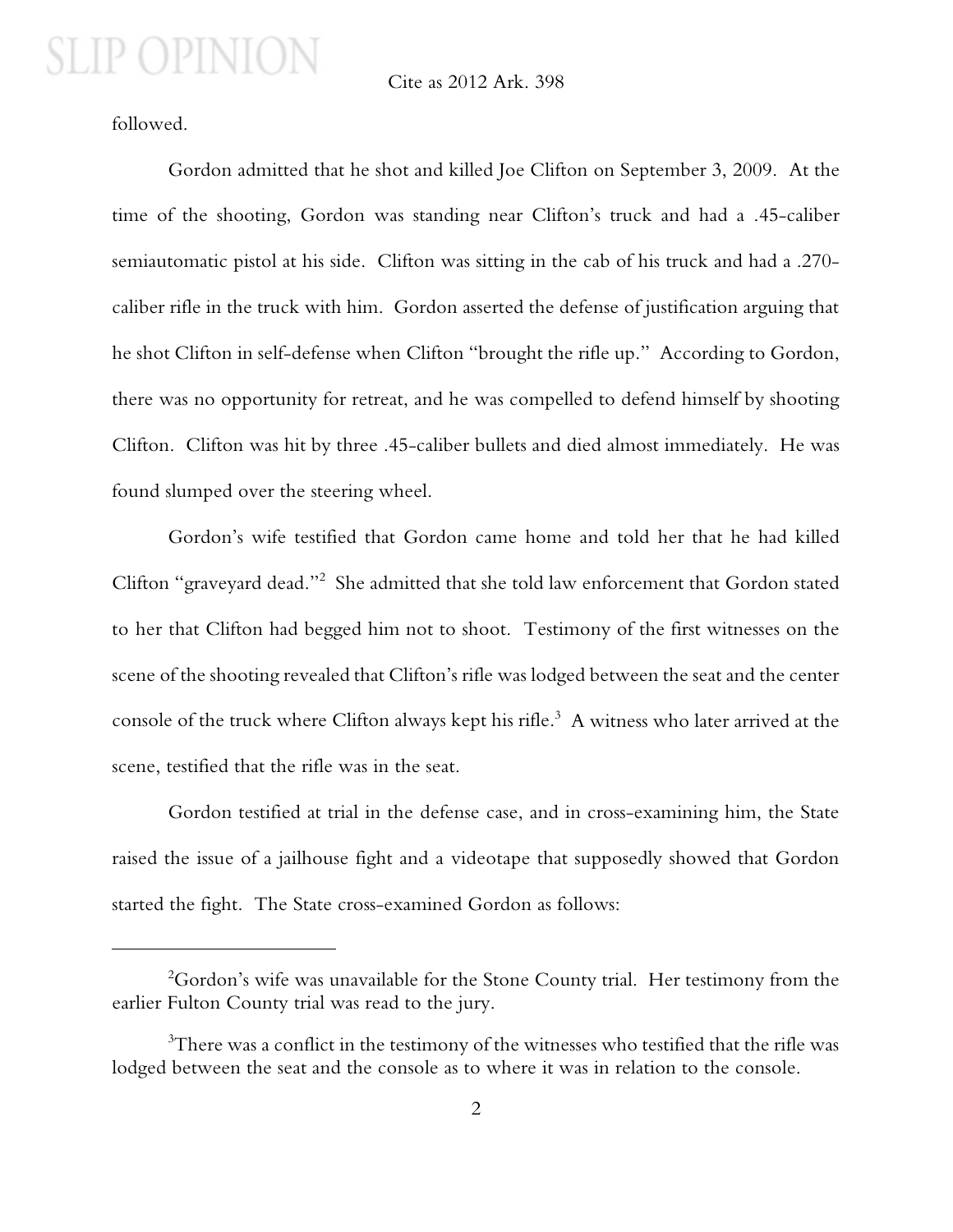Cite as 2012 Ark. 398

| PROSECUTOR: | Okay. And in fact, you've been in a fight since you've been at<br>the jail?             |
|-------------|-----------------------------------------------------------------------------------------|
| GORDON:     | Yes, ma'am.                                                                             |
| PROSECUTOR: | And if we have a videotape of that fight it won't show that you<br>started the fight?   |
| GORDON:     | No, ma'am. What the video shows is after that.                                          |
| PROSECUTOR: | I'm sorry?                                                                              |
| GORDON:     | What the video shows is what took place after the fight was<br>started. Were you there? |

In its rebuttal case, the State called Charlie Hill, administrator of the Izard County jail, to testify regarding the fight and to introduce a videotape, both intended to impeach Gordon's assertion on cross-examination that he did not start the fight. Gordon asserts that the circuit court erred in admitting the videotape and the testimony in the State's rebuttal case.

Evidence that may be presented by the State in its rebuttal case consists of evidence offered in reply to new matters presented by the defense. *See Gilliland v. State*, 2010 Ark. 135, 11, 361 S.W.3d 279, 285; *Pyle v. State*, 314 Ark. 165, 178–79, 862 S.W.2d 823, 830 (1993). Here, the State, rather than the defense, presented the new matter of the jailhouse fight and videotape. The State may not ask questions of a defendant during crossexamination that are "designed to manufacture a rebuttal situation for a presentation of the State's evidence that belonged in its case in chief." *Birchett v. State*, 289 Ark. 16, 19, 708 S.W.2d 625, 627 (1986). This is because, as in this case, the subsequent attempt to impeach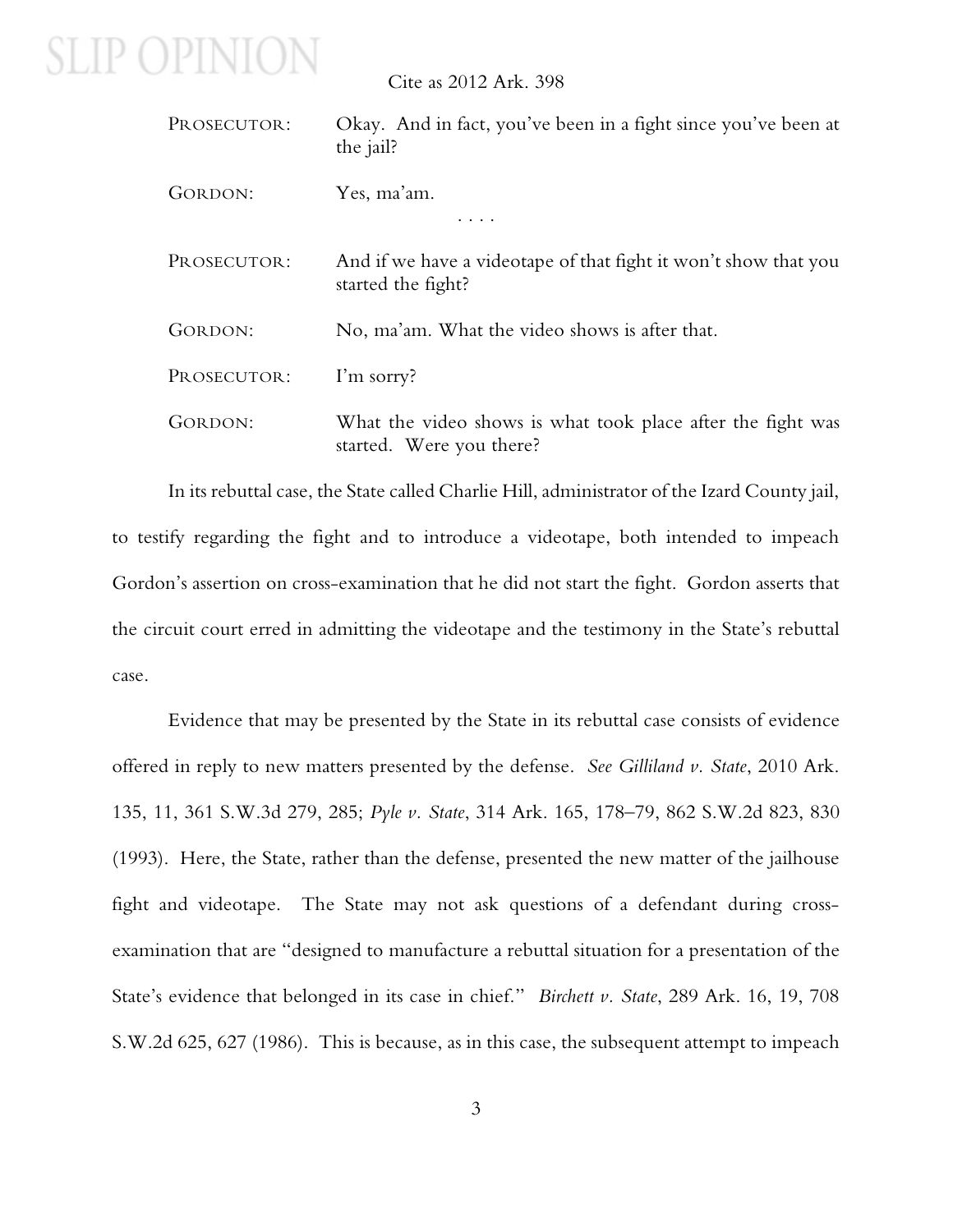### Cite as 2012 Ark. 398

in the State's rebuttal case is not undertaken in rebuttal of anything the defendant presented in his or her defense. *See id*. at 20, 708 S.W.2d at 627.

However, the State argues that, even if the circuit court erred, the issue is not preserved for review on appeal. When Hill was asked by the State about the videotape, defense counsel asked to approach the bench and the following bench conference took place:

| <b>DEFENSE COUNSEL:</b> | Now, I don't understand why this rebuttal is to show - -<br>why wasn't this presented on direct? |
|-------------------------|--------------------------------------------------------------------------------------------------|
| PROSECUTOR:             | It's rebuttal because it comes in because he's testified that<br>he's a saint.                   |
| <b>DEFENSE COUNSEL:</b> | No. He never testified that he was a saint.                                                      |
| PROSECUTOR:             | Well, that he loves people or loves his neighbors. You<br>know he gets along with people.        |
| THE COURT:              | On his testimony he wasn't the aggressor on this. He<br>testified he was not the aggressor.      |
| PROSECUTOR:             | No. He's going to say he's not the aggressor in this deal.                                       |
| 2ND PROSECUTOR:         | He testified he wasn't the aggressor because I asked him<br>about it.                            |
| THE COURT:              | Exactly. I mean, you talked to him. You addressed it at<br>length with him.                      |
| <b>DEFENSE COUNSEL:</b> | All right. So this is what we - - this is the tape.                                              |

While objections do not need to cite specific rules to be sufficient, an objection must be specific in that it is sufficient to apprise the court of the particular error alleged. *Gilliland*, 2010 Ark. 135, at 10, 361 S.W.3d at 285. Gordon failed to apprise the court that the testimony and videotape were inadmissible in the State's rebuttal case because the State did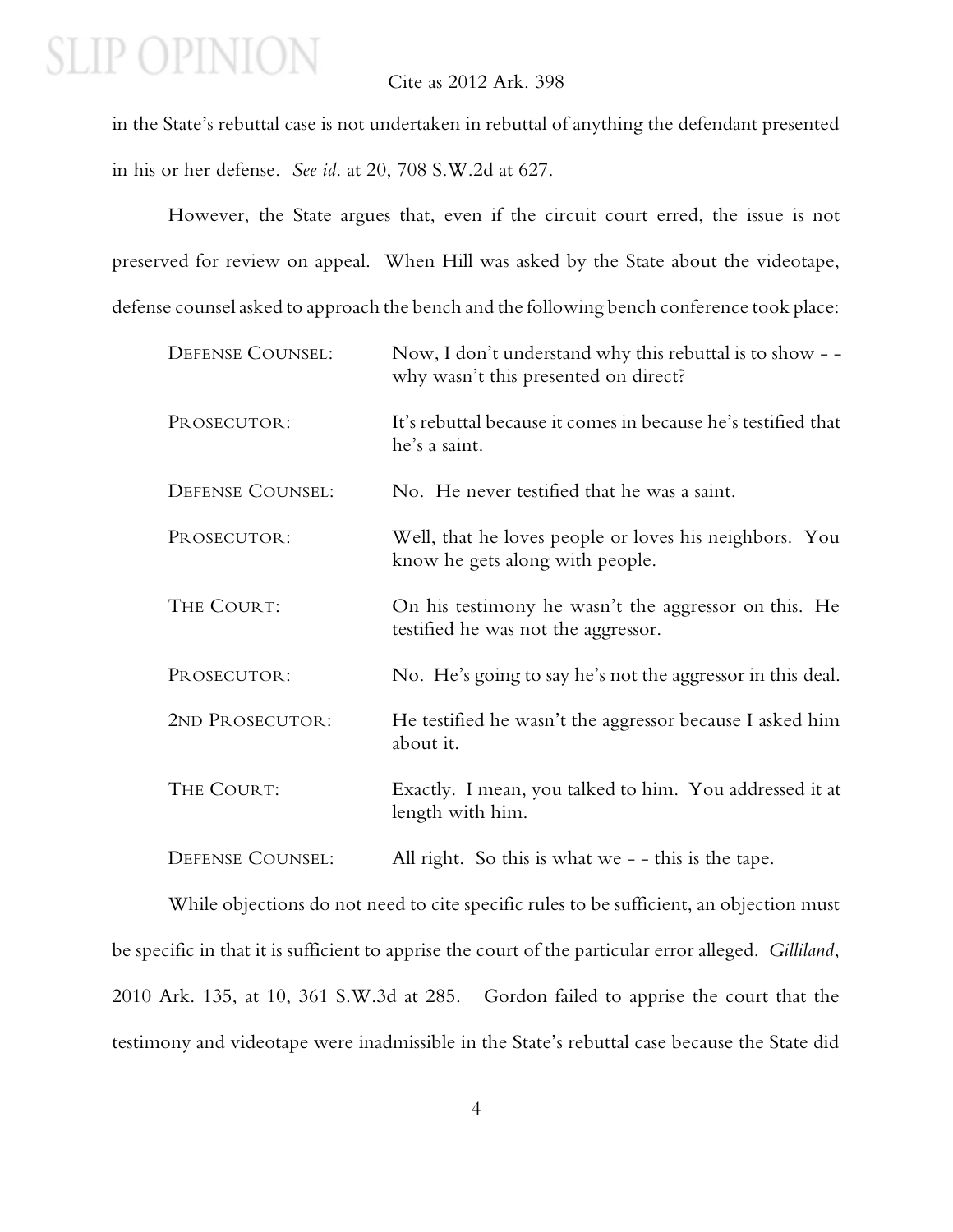#### Cite as 2012 Ark. 398

not address a new matter presented by the defense. Gordon's objection failed to apprise the circuit court of the particular error alleged, and, as the State argues, did not preserve this issue for review on appeal.

We also note that, after Hill testified and after the videotape had been played several times, Gordon attempted to renew the objection. As already determined, there was no valid objection and therefore no objection to renew. Additionally, this attempt to object was no more specific than the first attempt and, in any event, it was made after the evidence had been presented. A contemporaneous objection must be made. *Hamilton v. State*, 348 Ark. 532, 538, 74 S.W.3d 615, 618 (2002). Even if the second objection had been sufficient, it was made too late.

Gordon also argues that the circuit court abused its discretion in limiting the scope of his expert's testimony. Allen Quattlebaum testified that he had over thirty years of experience in law enforcement, that he had supervised homicide investigations for the Little Rock Police Department, and that he had participated in approximately 300 homicide investigations. Gordon asked Quattlebaum if he was qualified to form an opinion and testify about "a police investigation into a homicide." After voir dire by the State, the circuit court ruled that Quattlebaum was qualified to testify regarding homicide investigations. While Gordon examined Quattlebaum regarding his opinions about the investigation into the homicide, he also sought his opinion about what a person experiences when he or she shoots another person. Gordon asked Quattlebaum whether he had ever shot anyone, and Quattlebaum responded that he had. He was then asked, "Now, based on your training and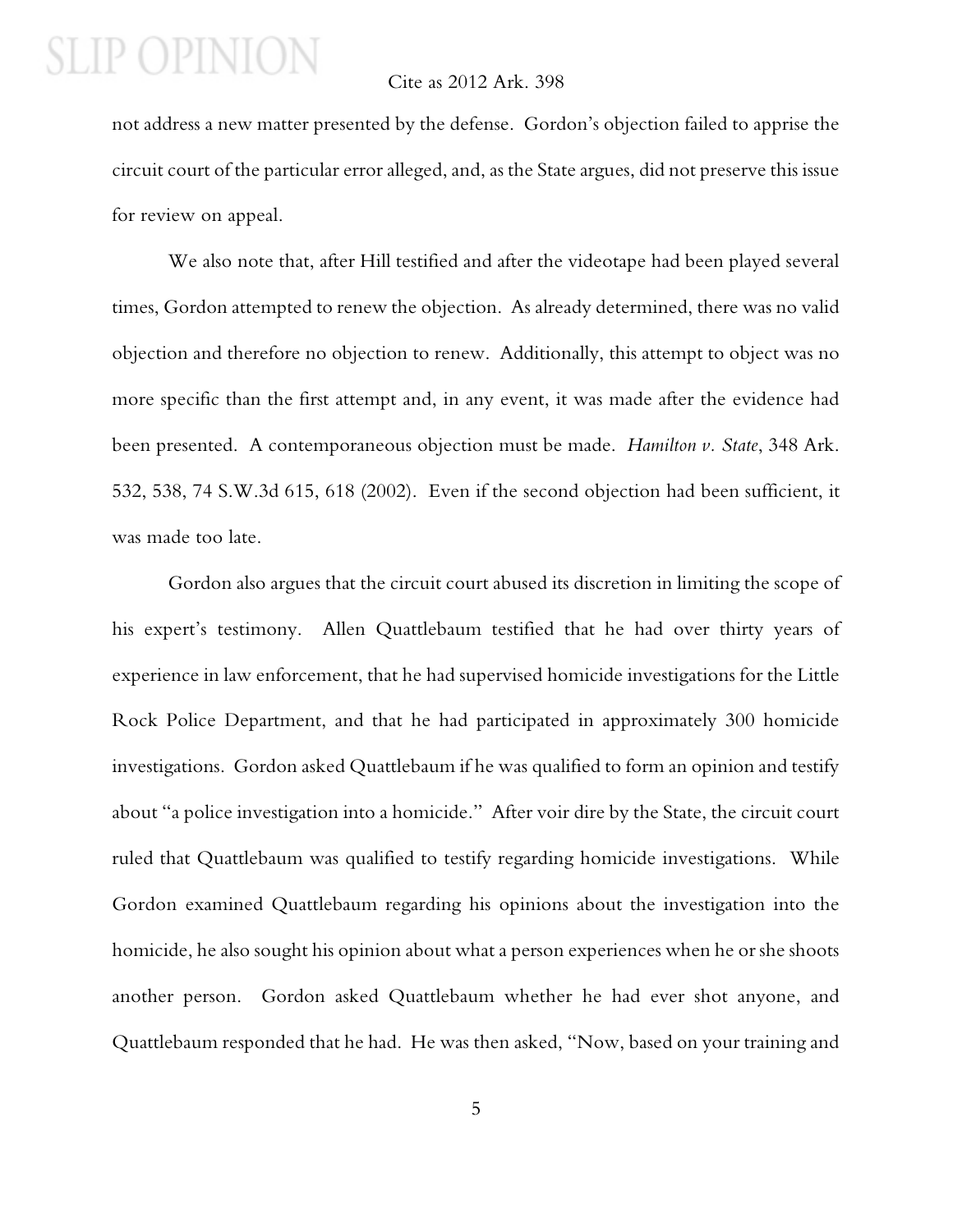#### Cite as 2012 Ark. 398

experience, will you tell us what happens to a person or what a person experiences when they are in the process or when they're shooting someone?" The State objected. The circuit court permitted Gordon to proffer Quattlebaum's testimony. Defense counsel stated that it would be testimony explaining that "when you start shooting someone you have tunnel vision . . . you revert to your training . . . and [it] is common not to hear the sound of the weapon discharging or to know how many shots were fired." The circuit court ruled that Gordon had failed to show some reasonable basis demonstrating that Quattlebaum had the requisite knowledge to testify as an expert on those issues.

If some reasonable basis exists demonstrating that a witness has knowledge of the subject beyond that of ordinary knowledge, the evidence may be admissible as expert testimony under Arkansas Rule of Evidence 702. *See Flowers v. State*, 373 Ark. 127, 133, 282 S.W.3d 767, 772 (2008) (quoting *Flowers v. State*, 362 Ark. 193, 210, 208 S.W.3d 113, 127 (2005)). The decision of a circuit court to admit or exclude expert testimony is reviewed on an abuse of discretion standard. *See Vance v. State*, 2011 Ark. 243, at 27, \_\_\_ S.W.3d \_\_\_, \_\_\_. What a person experiences when shooting another person is a subject beyond that of

ordinary knowledge. However, nothing in Quattlebaum's history or his extensive background in law enforcement indicated that he was qualified to testify regarding what goes on in the mind of a person when he or she shoots another person. We find no abuse of discretion in excluding Quattlebaum's testimony on this subject.

Gordon also asserts that the circuit court erred in refusing to permit him to further examine and "requalify" Quattlebaum to testify on the subject. The circuit court refused